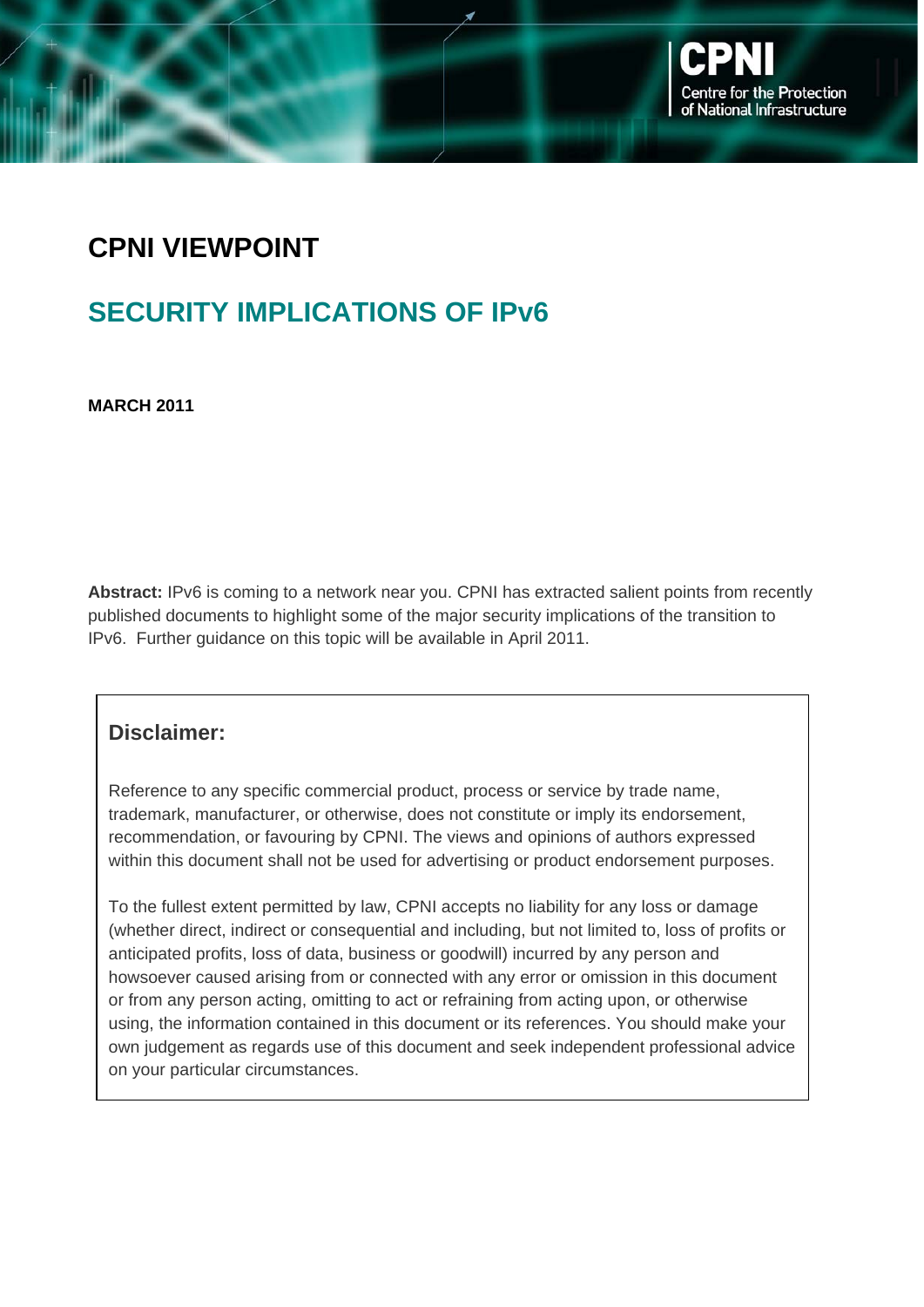## **Executive summary**

#### **What is IPv6?**

The Internet Protocol version 4 (IPv4) is the core technology employed in the internet to transfer information from one system to another. For more than 25 years, IPv4 has been the core underlying technology enabling services such as the internet, web-browsing, e-mail and mobile smart-phones. However, as a result of the growth of the internet, IPv4 is unable to provide a unique address to each system willing to interconnect with others.

To overcome the exhaustion of IPv4 addresses, the Internet Protocol version 6 (IPv6) was developed, with addresses to allow the foreseeable future growth of the internet. While a number of myths have been created around the capabilities of the IPv6 protocol, its main driver is the increased address space.

### **Advantages provided by IPv6**

The main advantage of IPv6 is that it provides much more address space. Being a more recent protocol, IPv6 does have a few design improvements over IPv4, particularly in the areas of autoconfiguration, mobility and extensibility. However, increased address space is the main benefit of IPv6.

#### **What are the key security concerns?**

There are a number of factors which make the IPv6 protocol suite challenging from a security standpoint.

- IPv6 implementations are much less mature than their IPv4 counterparts making it likely that a number of vulnerabilities will be discovered and mitigated before their robustness matches that of the existing IPv4 implementations.
- Security products such as firewalls and Network Intrusion Detection Systems have less support for the IPv6 protocols than for their IPv4 counterparts.
- A number of transition/co-existence technologies have been developed to aid in the deployment of IPv6 and the co-existence of IPv6 with the IPv4 protocol. These technologies will increase complexity which may introduce new attack vectors in existing networks.
- Technical personnel have less confidence with the IPv6 protocols than with their IPv4 counterparts. This creates an increased likelihood that security implications are overlooked when the protocols are deployed.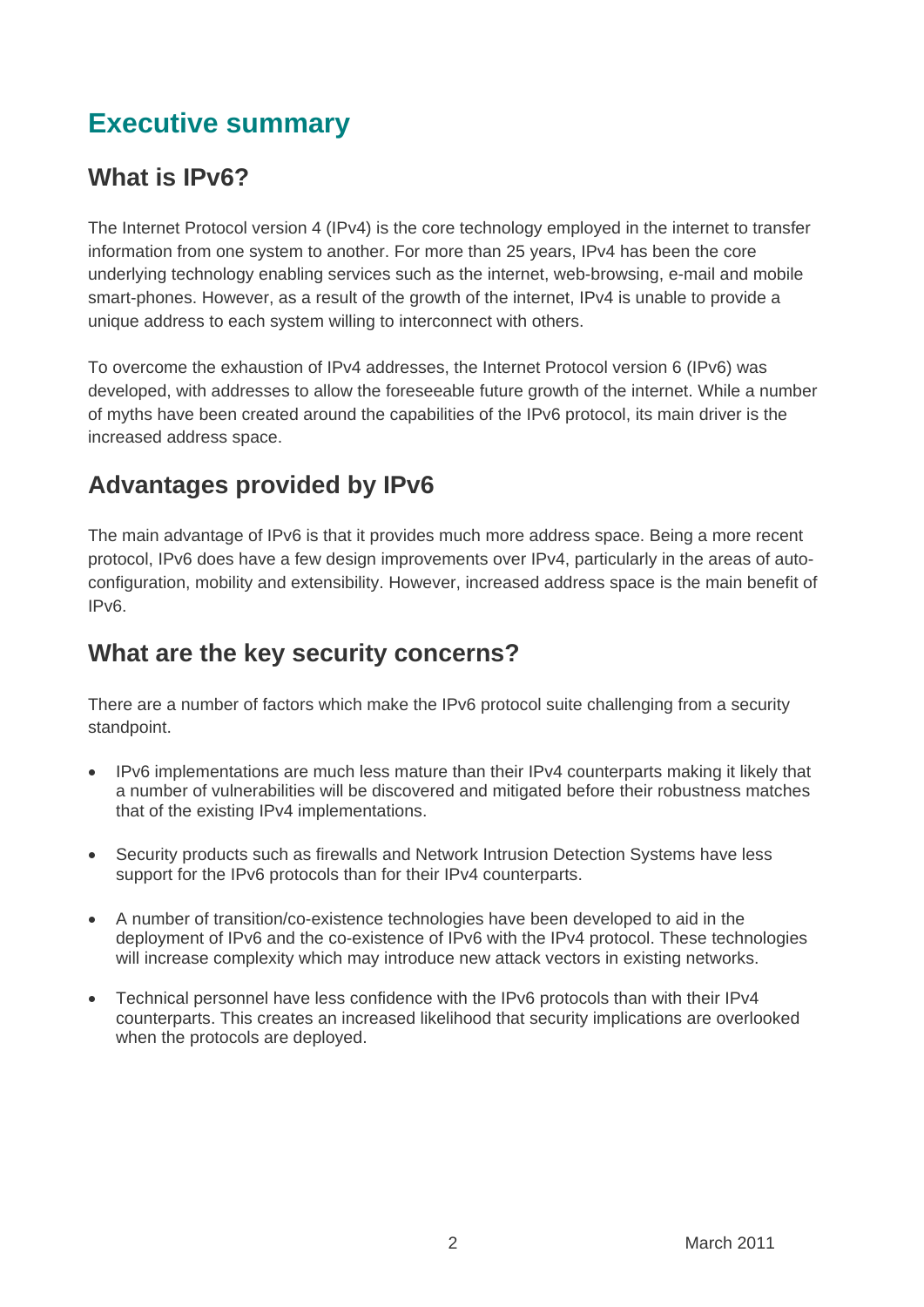#### **What should be done?**

Complete a risk assessment on how IPv6 and related technologies (such as transition/coexistence technologies) may affect the security of existing IPv4 networks.

Develop a transition plan; IPv6 affects every network and there is no 'do nothing' option.

Ensure that relevant staff, e.g. network engineers and security administrators, are confident with IPv6 and related technologies before they are required to deploy and operate IPv6 in production networks.

Work with equipment and application suppliers to improve the robustness of their implementations, such that the robustness of IPv6 implementations roughly matches that of typical IPv4 implementations.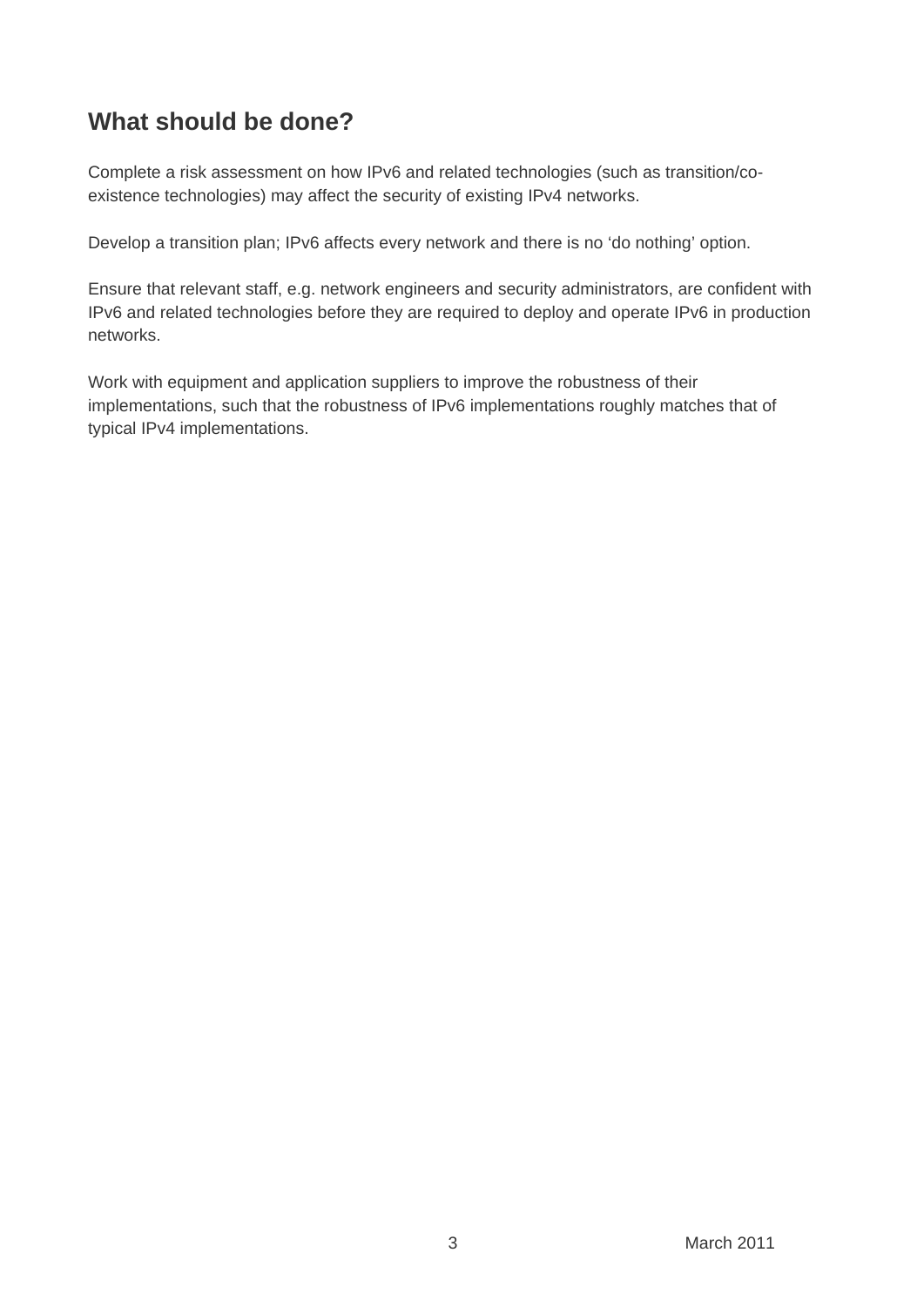# **Security implications of IPv6**

#### **A brief comparison of IPv4 security and IPv6 security**

The security implications of the basic IPv6 protocol are, in general, very similar to those of IPv4. Similar vulnerabilities are present in both protocols, with the only differences lying in the specific attack vectors provided by each of protocol.

However, IPv6 protocol suite comprises a number of supporting protocols that are, in general, more complex than their IPv4 counterparts (or that were not even present in the IPv4 protocol suite). For example, for the purpose of host configuration, IPv6 provides not only DHCPv6 (the equivalent of DHCP for IPv4), but also a mechanism for StateLess Address Auto-Configuration (SLAAC) that introduces a number of attack vectors which were not present in IPv4.

Regardless of the similarities and differences between IPv4 and IPv6, a key aspect in the resulting level of security of IPv6 networks is the level of IPv6 support in security devices. It is generally the case that there are better security features in IPv4 products compared with IPv6 products, either in terms of the variety of products, the variety of features or performance. This will probably make it difficult to enforce exactly the same policies in IPv6 networks as are enforced in IPv4 networks, at least for a period of time. Consequently, this situation could be exploited by attackers who may leverage IPv6 to bypass network security controls.

### **Transition planning**

There are a variety of different network scenarios in which the IPv6 protocols can be deployed, and a variety of transition mechanisms that might be employed in each of those scenarios for the purpose of deploying IPv6.

It is important that the appropriate scenario and mechanisms are identified at the outset before resources are expended or weaknesses exposed.

As a minimum, the transition plan<sup>[1](#page-3-0)</sup> should include:

- A requirements analysis to identify scope;
- A sequencing plan for implementation;
- Development of IPv6 policies and mechanisms;
- Development of training for key team members;
- Development of a test plan for compatibility and inter-operability;
- Maintenance and monitoring programmes;
- An ongoing update plan for critical architecture;
- A plan for the phased withdrawal from service of IPv4 services and equipment.

 $\overline{a}$ 

<span id="page-3-0"></span><sup>&</sup>lt;sup>1</sup> Transition Plan adapted from NIST SP800-14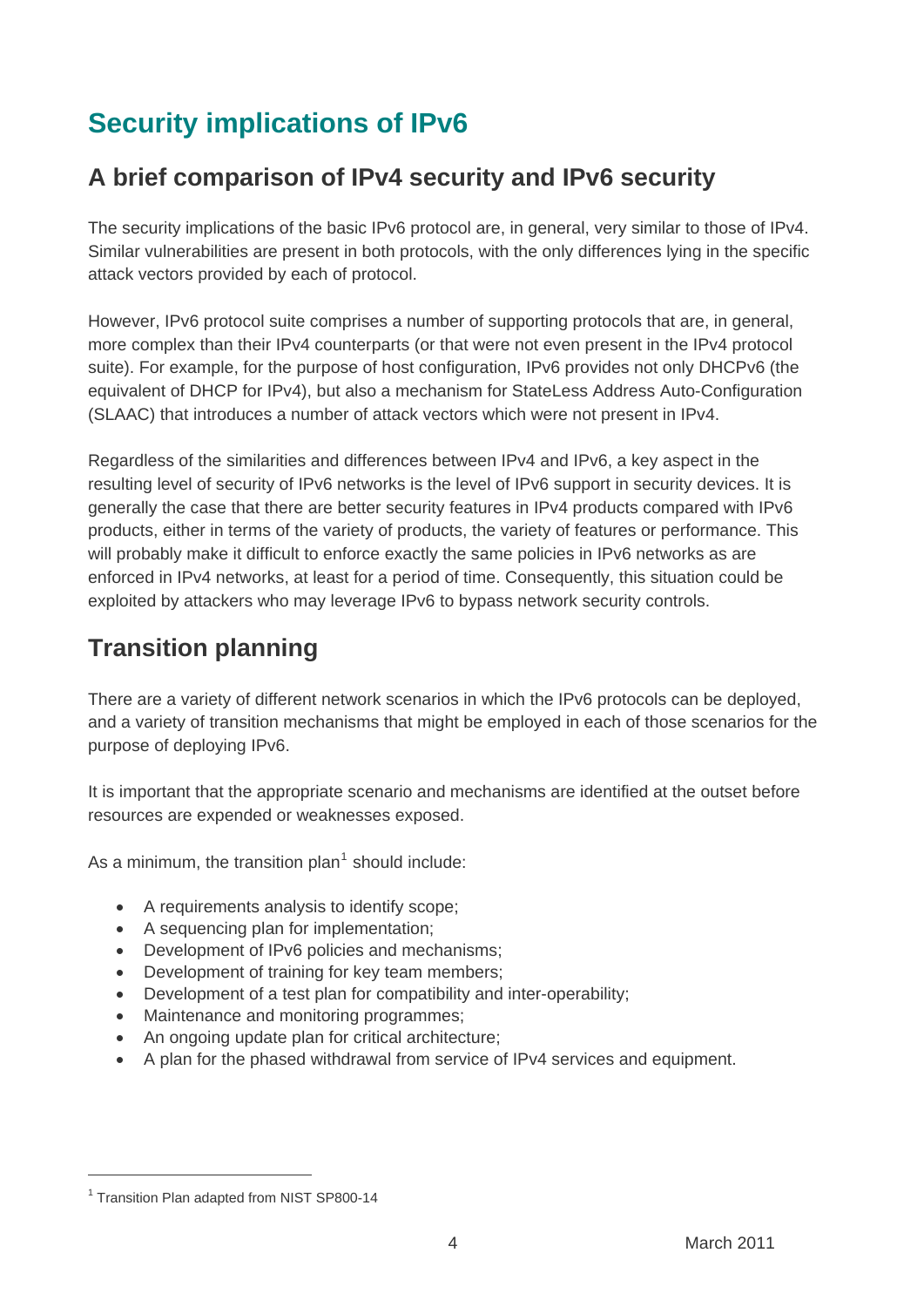### **Security implications of a dual-stack approach**

IPv6 is not backwards compatible with IPv4. This generally means that at least during the transition period IPv6 will need to operate in parallel with IPv4. This has a number of security and operational implications.

Running a dual-stack (IPv4 and IPv6 simultaneously) increases the complexity of the network as a system. Dual-stack nodes need to implement two different sets of protocols, network administrators need to configure two different set of protocols, security administrators need to enforce security policies for two different sets of protocols, and so on. At core routers, support of both IPv4 and IPv6 protocols generally means that two instances of routing protocols and routing tables must be supported, which increases the complexity of the network, may increase the hardware requirements, and increases the available attack surface.

In some cases, legacy devices may not provide the necessary IPv6 functionality to match that currently provided for IPv4, and this may result in asymmetric functionality or enforced policies for IPv4 and IPv6. [CORE, 2007] is an advisory about an IPv6 vulnerability found in a very secure operating system. This is probably a good example that running two protocol stacks comes at a cost.

Transition technologies may also add to this burden, as in general they not only result in increased complexity, but also prevent existing security devices from enforcing the same type of policies they can apply to native IPv4 or native IPv6 traffic.

#### **Security implications of NAT-free network architectures**

Network Address Translators (NAT) provide a number of benefits in a network such as reduced host exposure, host privacy/ masquerading and topology hiding. The current internet architecture has incorporated the use of NATs originally as a stop-gap mechanism for the imminent exhaustion of the IPv4 address space.

As IPv6 allows the assignment of at least one 'public' address to each device connected to the internet, it is generally claimed or assumed that IPv6 network architectures will not accommodate NAT devices. This would drastically change the architecture of most current networks, in which NATs isolate internal nodes from the public internet unless communication has been initiated from the internal realm of the NAT (i.e. the 'internal' network). That is, exposure of nodes to the public internet would tend to increase.

However, it should be noted that the deployment of IPv6 does not necessarily imply a return to end-to-end connectivity, nor does it preclude similar network architecture to that achieved today through the use of NATs. For instance, it is very likely that IPv6 will be deployed in enterprises along with a perimeter firewall that only allows packets to traverse the firewall from the external realm to the internal realm if communication was initiated from the internal realm (i.e. 'only allow return traffic for communications initiated from the internal network').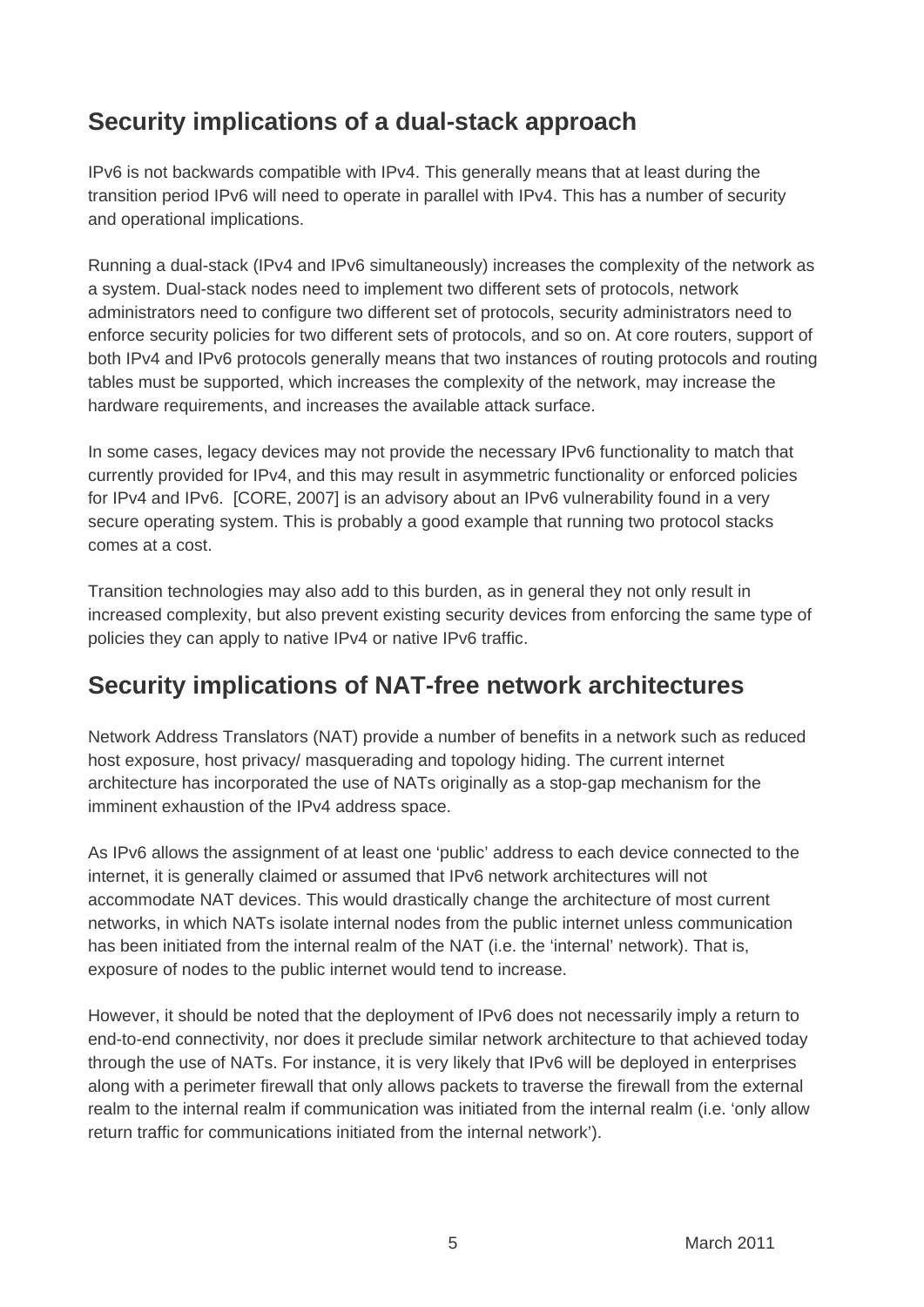A number of other technologies might be employed to achieve a similar level of host privacy/masquerading and network topology hiding to that currently achieved in IPv4 with NATs and other technologies.

#### **Security implications of IPv6 within IPv4 networks**

A number of transition technologies have been developed to aid in the deployment of IPv6 and the co-existence of IPv6 with IPv4 deployments. Some of these technologies aid in the deployment of IPv6 by enabling communication between islands of one network protocol (e.g. IPv6) across networks that employ some other network protocol (e.g. IPv4). This is achieved with the 'tunnelling' paradigm, in which one network protocol (e.g. IPv6) is encapsulated within another network protocol (e.g. IPv4).

While these technologies provide a valuable functionality, this comes at the cost of increased complexity, with the consequent security implications. For example, tunnels may introduce Denial-of-Service (DoS) attack vectors, and may prevent network security devices from enforcing the same security controls that they can readily enforce on non-tunnelled traffic.

Furthermore, some transition technologies require little or no management, and are enabled by default in some popular operating systems. This may result in a site or node making unintended use of IPv6 transition/co-existence technologies which could increase the exposure to attack, and/or be leveraged by attackers to bypass network security controls.

As a result, IPv6 transition/co-existence technologies should be a concern not only to network engineers and security administrators operating or managing IPv6 networks, but also to network engineers and security administrators operating or managing IPv4 networks, whose security policies might be by-passed by leveraging these technologies.

### **IPv6 support in network devices**

A concern when planning to deploy IPv6 should be the level of IPv6 support (if any) in each of the different network devices. There is ongoing work at the IETF<sup>[2](#page-5-0)</sup> to specify a number of desired features for different IPv6 network devices.

[Singh, H., Beebee, V., Donley, C., Stark, B., Troan, O. 2010] specifies a set of features for an IPv6 Customer Edge (CE) router used in homes or small offices.

[Woodyatt, 2010] recommends a number of features in Customer Premises Equipment (CPE) with the goal of providing 'simple security' capabilities at the perimeter of local-area IPv6 networks in homes or small offices.

[Vyncke and Townsley, 2010] specifies desired features for advanced security in IPv6 Customer Premises Equipment (CPE).

 $\overline{a}$ 

<span id="page-5-0"></span><sup>&</sup>lt;sup>2</sup> IETF: Internet Engineering Task Force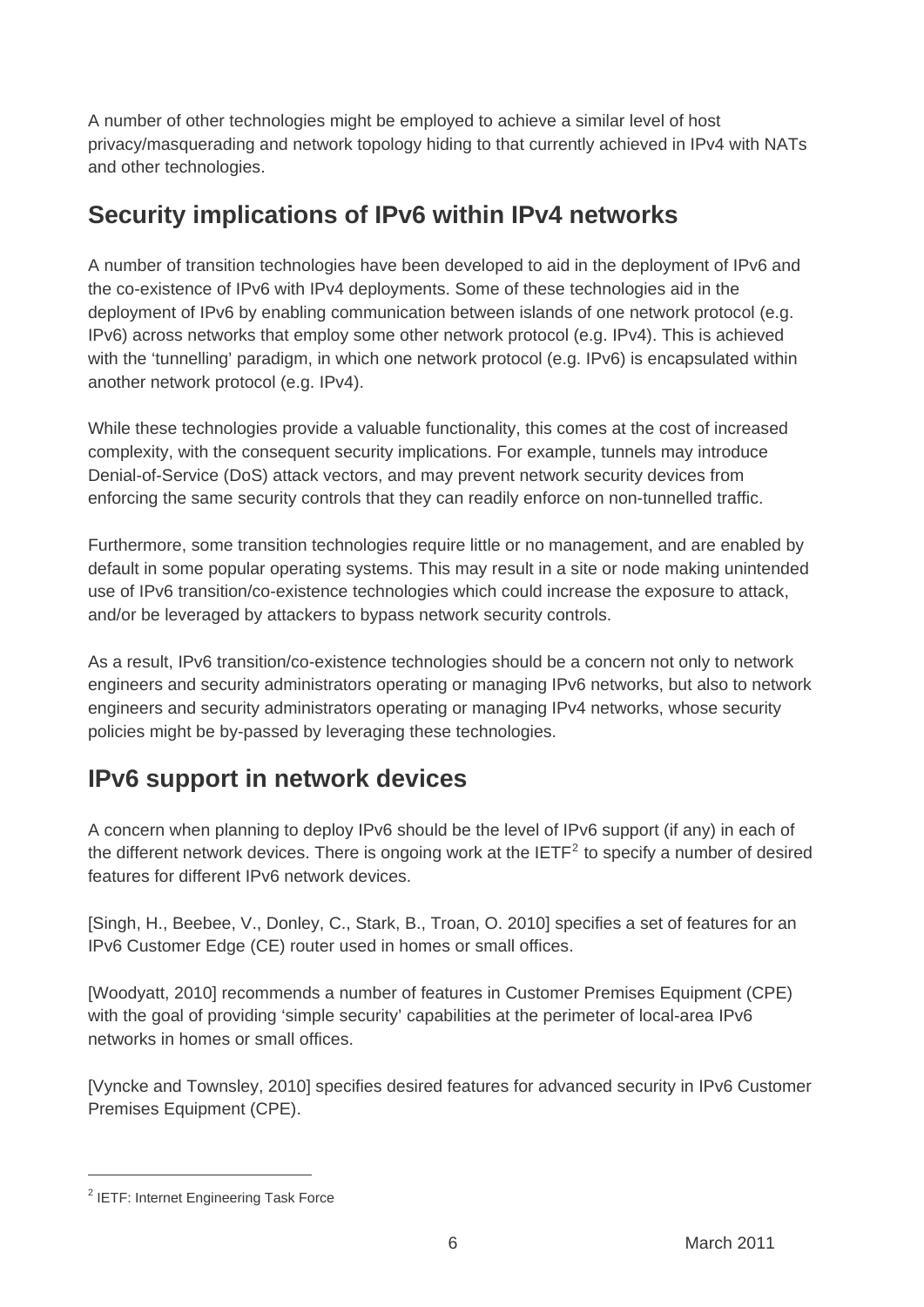A number of surveys are available that indicate the IPv6 support in different network devices:

- [IPV6READY, 2010] identifies the level of IPv6 support in different network devices.
- [ARIN, 2010] contains a survey of IPv6 support in Broadband CPE.
- [RIPE, 2010a] contains the results of an IPv6 CPE survey carried out by RIPE Labs.
- [ICANN, 2007] contains the results of a survey of IPv6 support in commercial firewalls (dated 2007).

It is generally the case that there is more support for security features in IPv4 products than in IPv6 products, either in terms of variety of products, variety of features, or performance. This will probably make it difficult to enforce exactly the same policies with IPv6 as are enforced with IPv4, at least for a period of time. Consequently, this situation could be exploited by attackers who would probably leverage IPv6 to bypass network security controls, etc..

With both protocols, specific security issues are more likely to be found at the practical level than in the specifications. The practical issues include, for instance, bugs or available security mechanisms on a given product. When deploying IPv6, it is important to ensure that the necessary security capabilities exist on the network components specifically when dealing with IPv6 traffic. For instance, firewall capabilities have often been a challenge in IPv6 deployments.

### **IPv6 support in applications**

Many applications currently do not support IPv6, or have only recently been updated to incorporate support for IPv6. This means that their maturity is less than their IPv4-only counterparts, and it is very likely that a number of vulnerabilities will be discovered in them before their maturity matches that of IPv4 applications.

[Strongburg, 2010] explains how IPv6 access could be leveraged in a popular webmail application for the purpose of anonymity. Similar issues could probably exist in other applications.

It should be noted that application security is not likely to be affected by IPv6 itself, but as a result of a lack of secure software development practices (as it is still the case in IPv4).

[Shin, M-K., Hong, Y-G., Hagino, J., Savola, P., Castro, E. 2005] analyses different scenarios and aspects of application transition such as how to enable IPv6 support in applications.

[Arkko, 2010] discusses IPv6 support in some popular applications.

### **IPv6 training**

In addition to any potential shortcomings of the IPv6 protocols, it is very likely that the 'human factor' will play a key role when it comes to the resulting network security.

While IPv6 provides a similar functionality to that provided by IPv4, there are substantial differences in how such functionality is achieved. As a simple example, compare how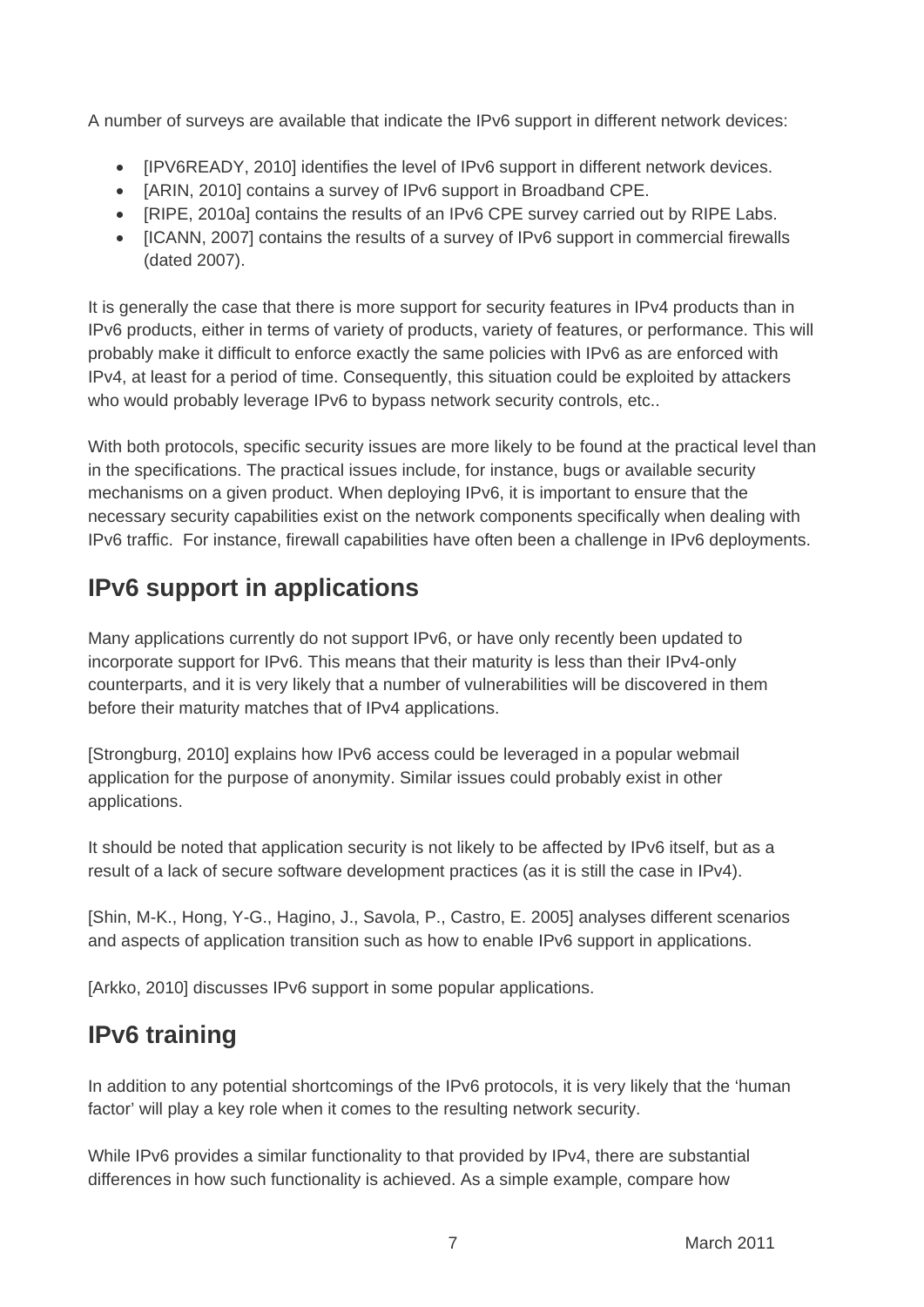address resolution is performed in IPv6 vs. IPv4 (i.e., Neighbour Discovery vs. Address Resolution Protocol).

Many organisations are likely to end up deploying the IPv6 protocols without proper training, laboratory experimentation, etc., resulting in the deployment of IPv6 in production networks without the same level of confidence with which the IPv4 protocols have been deployed and are currently operated.

Even if an organisation has no concrete plans to deploy IPv6 in the near term, it is highly likely that the network will be affected by IPv6 issues beyond its immediate control, so it is recommended that network and security staff be trained on the IPv6 protocol suite. It would also be sensible to conduct experimentation in network laboratories, so that expertise is gained before network and security teams are urged to deploy the IPv6 protocols in production networks.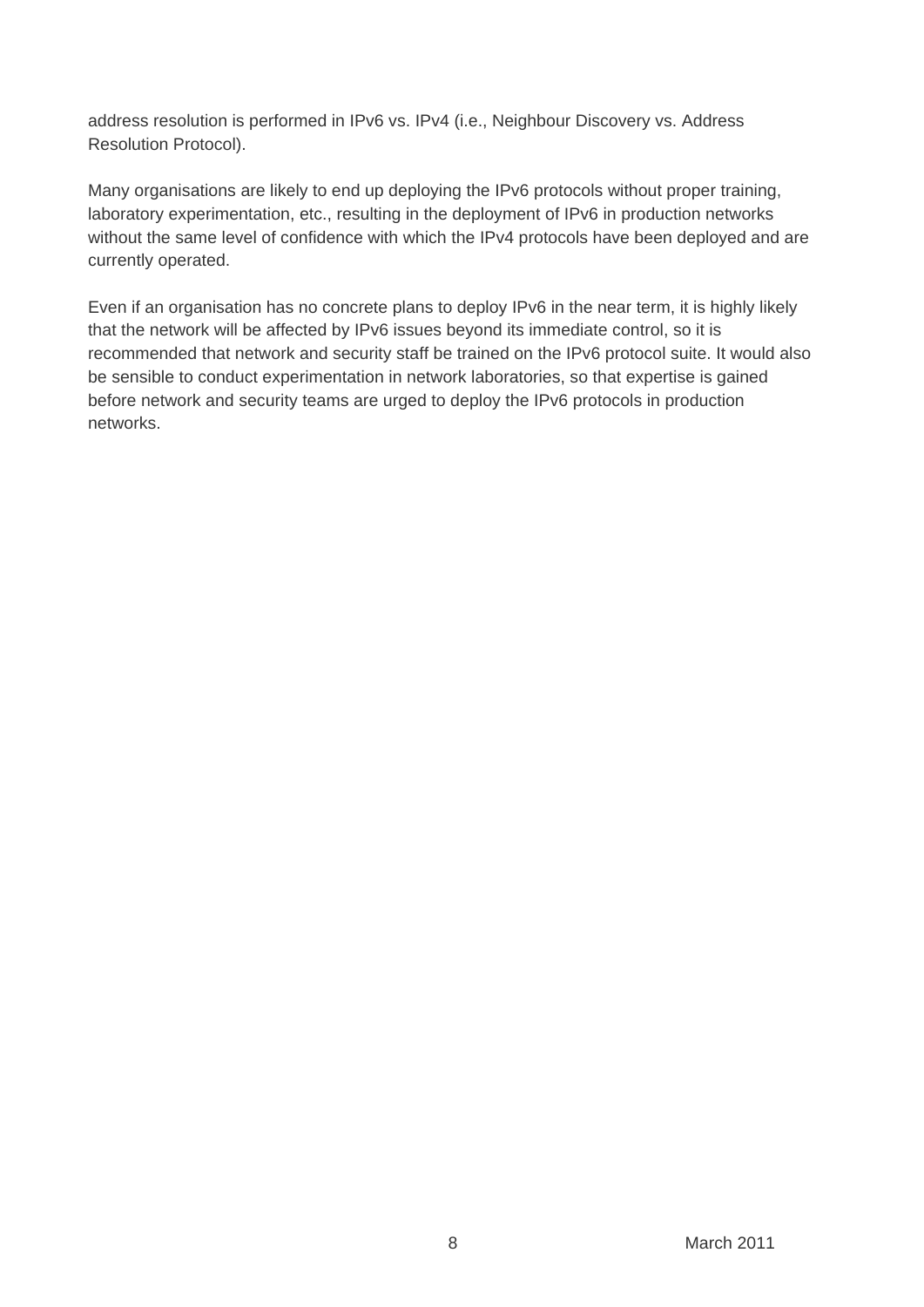#### **References**

- Arkko, J. 2010. *Experiences from an IPv6-Only World at Ericsson*. Google IPv6 Implementer's Conference 2010. Slides available at: [sites.google.com/site/ipv6implementors/2010/agenda/11\\_Arkko\\_goog\\_nat64exp.pdf](http://sites.google.com/site/ipv6implementors/2010/agenda/11_Arkko_goog_nat64exp.pdf?attredirects=0)
- ARIN. 2010. Broadband CPE. ARIN IPv6 Wiki. Available at: [www.getipv6.info/index.php/Broadband\\_CPE](http://www.getipv6.info/index.php/Broadband_CPE)
- CORE. 2007. *OpenBSD's IPv6 mbufs remote kernel buffer overflow* Available at: [www.coresecurity.com/content/open-bsd-advisorie](http://www.coresecurity.com/content/open-bsd-advisorie)
- ICANN. 2007. *SAC 021: Survey of IPv6 Support in Commercial Firewalls*. ICANN Security and Stability Advisory Committee. Available at: [www.icann.org/en/committees/security/sac021.pdf](http://www.icann.org/en/committees/security/sac021.pdf)
- IPV6READY. 2010. *IPv6 Ready Logo Program Approved List* Available at: [ipv6ready.org/db/index.php/public/](http://www.ipv6ready.org/db/index.php/public/) .
- ISOC, 2011, *Internet Issues Ipv6* Available at: [www.isoc.org/internet/issues/ipv6\\_faq.shtml#q9](http://www.isoc.org/internet/issues/ipv6_faq.shtml#q9)
- RIPE. 2010a. *IPv6 CPE Survey*. RIPE Labs Available at: [labs.ripe.net/Members/marco/content-ipv6-cpe-survey](http://labs.ripe.net/Members/marco/content-ipv6-cpe-survey)
- Shin, M-K., Hong, Y-G., Hagino, J., Savola, P., Castro, E. 2005. *Application Aspects of IPv6 Transition*. RFC 4038.
- Singh, H., Beebee, V., Donley, C., Stark, B., Troan, O. 2010. *Basic Requirements for IPv6 Customer Edge Routers*. IETF Internet-Draft (draft-ietf-v6ops-ipv6-cpe-router-07.txt), work in progress.
- Strongburg, H. 2010. *GMail complete anonymity possible via IPv6*. Post to the Full-disclosure mailing-list. Available at: [lists.grok.org.uk/pipermail/full-disclosure/2010-August/075876.html](http://lists.grok.org.uk/pipermail/full-disclosure/2010-August/075876.html)
- Vyncke, E., Townsley, M. 2010. *Advanced Security for IPv6 CPE*. IETF Internet-Draft (draft-vyncke-advanced-ipv6-security-01.txt), work in progress.
- Woodyatt, J. 2010. *Recommended Simple Security Capabilities in Customer Premises Equipment for Providing Residential IPv6 Internet Service*. IETF Internet-Draft (draft-ietf-v6ops-cpe-simple-security-12.txt), work in progress.